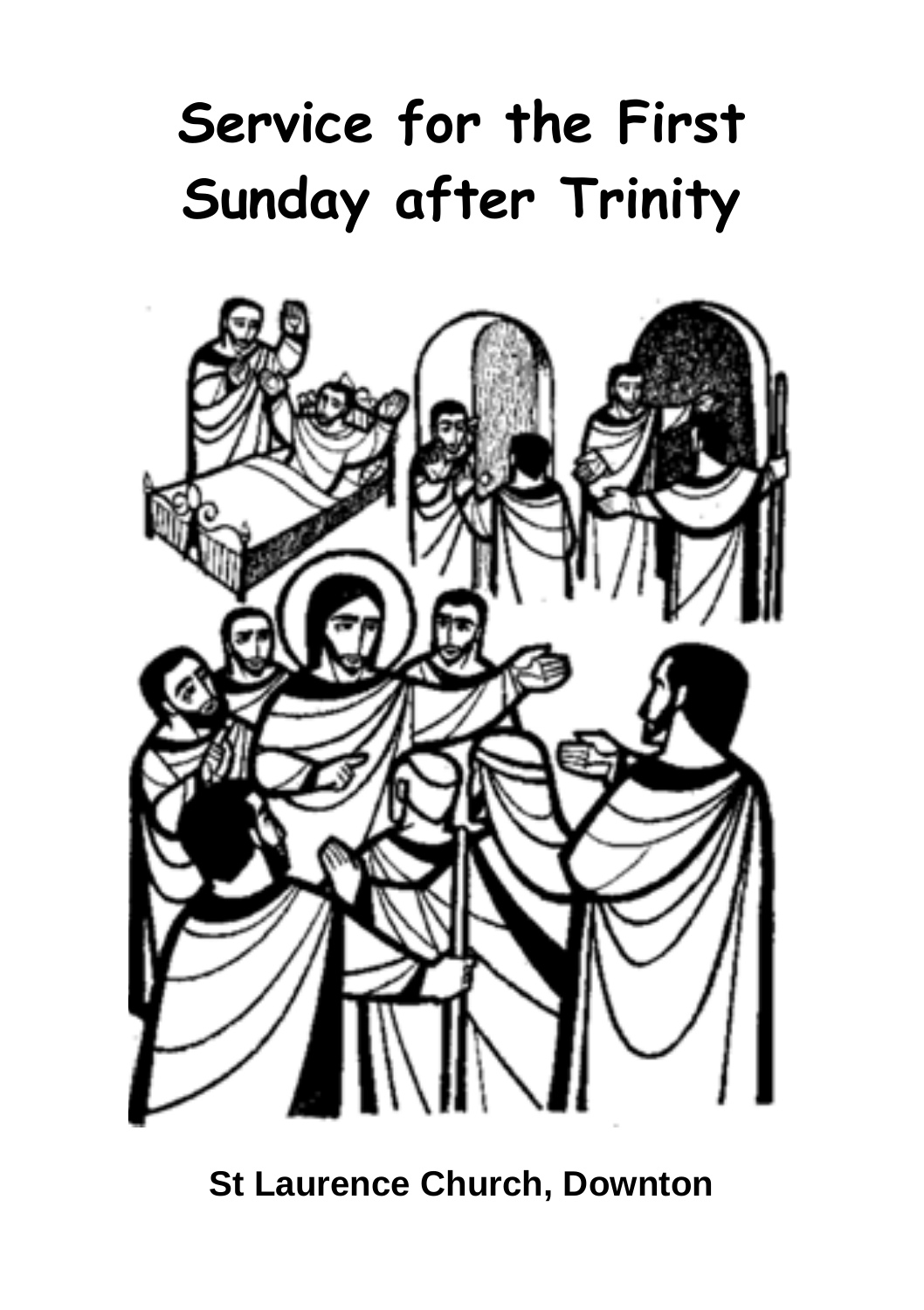### *Preparation*

#### Call to Worship

The harvest is plentiful, **but the labourers are few.**

Ask the Lord of the harvest **to send out labourers into his harvest. Alleluia.**

*The Team Rector introduces the service*

Music:We Have a Gospel to Proclaim *(St Albans Cathedral - 2002)*

We have a gospel to proclaim, good news for all throughout the earth; the gospel of a Saviour's name: we sing his glory, tell his worth.

Tell of his birth at Bethlehem, not in a royal house or hall, but in a stable dark and dim, the Word made flesh, a light for all.

Tell of his death at Calvary, hated by those he came to save; in lonely suff'ring on the cross: for all he loved, his life he gave.

Tell of that glorious Easter morn, empty the tomb, for he was free; he broke the pow'r of death and hell that we might share his victory.

Tell of his reign at God's right hand, by all creation glorified. He sends his Spirit on his Church to live for him, the Lamb who died.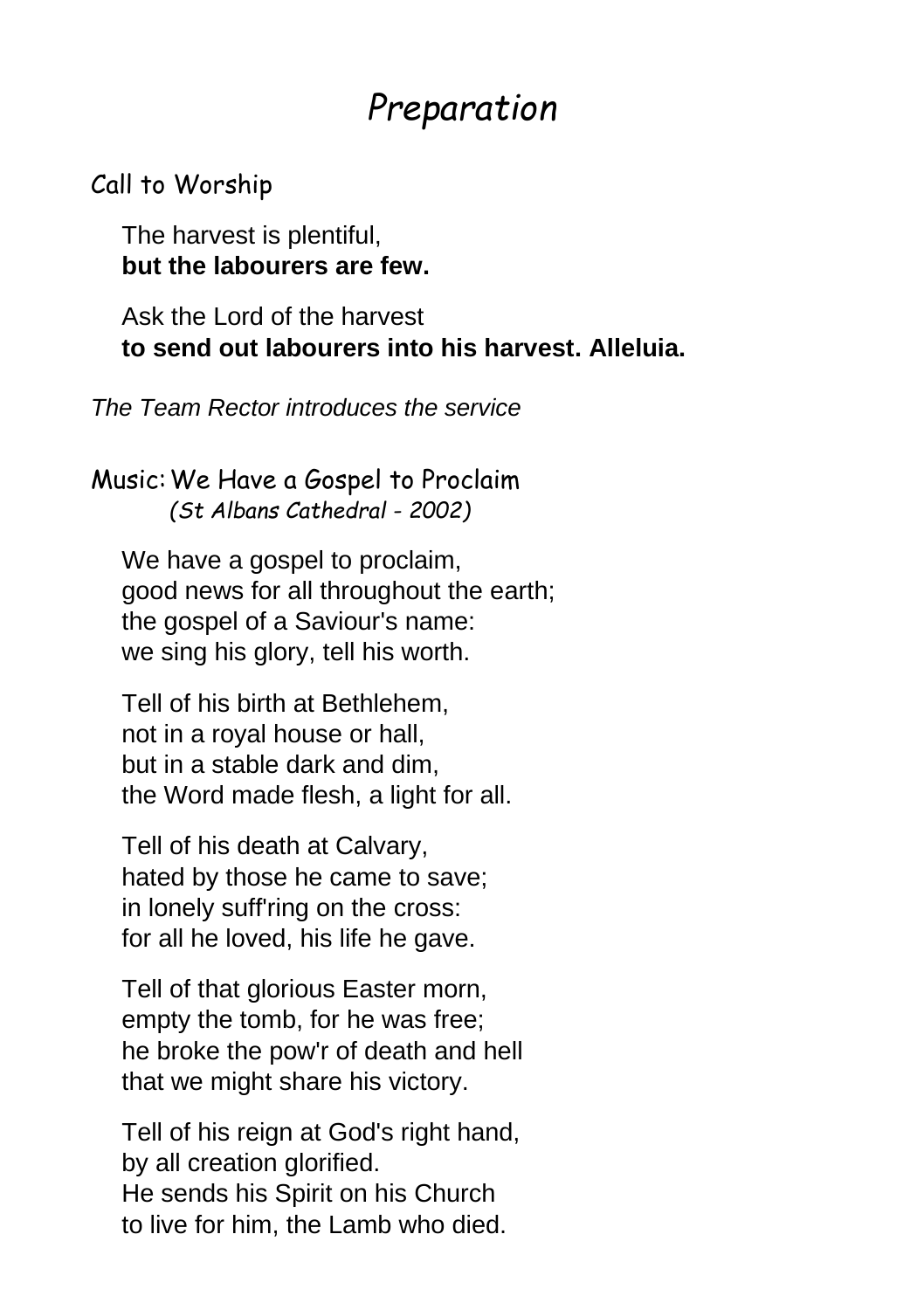Now we rejoice to name him King: Jesus is Lord of all the earth. This gospel message we proclaim: We sing his glory, tell his worth. *Edward Joseph Burns (b.1938)*

#### Prayer:

Our hearts are blessed as we gather before you today, O Lord, for you have given us freedom from all our transgressions and joy in exchange for heavy hearts. You are the refuge we seek when we are troubled and the courage we need when we venture into our days. Bless us today with your steadfast love as we declare our trust in you. **Amen.** *Based on Psalm 32*

#### Canticle: Jubilate

O be joyful in the Lord, all the earth; serve the Lord with gladness and come before his presence with a song. Know that the Lord is God; it is he that has made us and we are his; we are his people and the sheep of his pasture. Enter his gates with thanksgiving and his courts with praise; give thanks to him and bless his name. For the Lord is gracious; his steadfast love is everlasting, and his faithfulness endures from generation to generation. *Psalm 100* Glory to the Father and to the Son and to the Holy Spirit; as it was in the beginning is now and shall be for ever. Amen.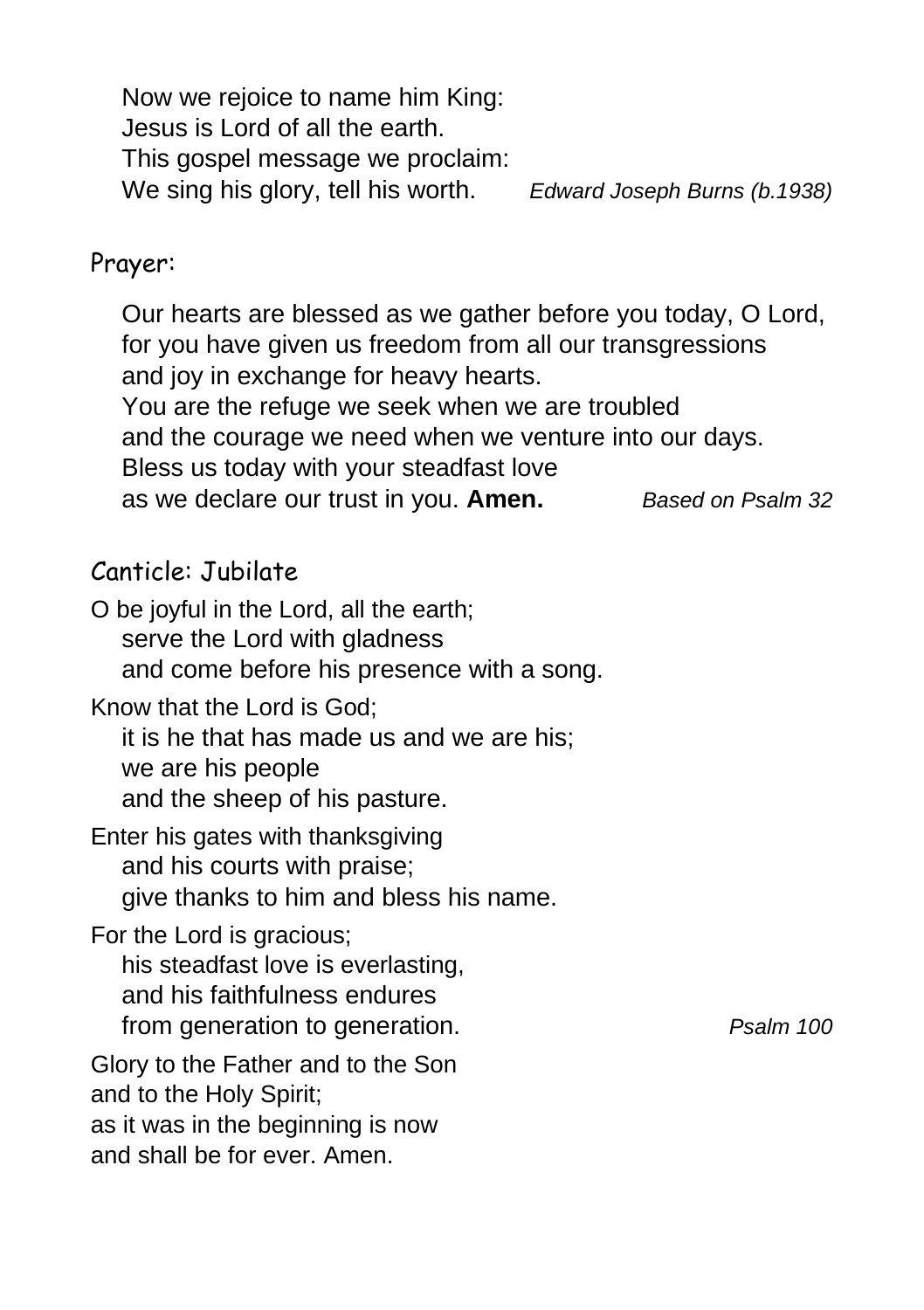#### Responses

It is enough for the disciple to be like the teacher. **and the servant like the master, says the Lord.**

To you has been given the mystery of the kingdom of God. **But for those outside everything comes in parables.**

I have come, says the Lord; **To call not the righteous but sinners to repentance.**

## *The Liturgy of the Word*

Readings:

Romans 5:1-8

Matthew 9:35 – 10:8

*After each reading:*

This is the word of the Lord. **Thanks be to God.**

Reflection

Music: A Prayer of St Columba *(Bob Chilcott: The Oxford Choir)*

## *Prayers*

*We are led in a time of prayer*

*This response is used:* Lord, in your mercy **hear our prayer.**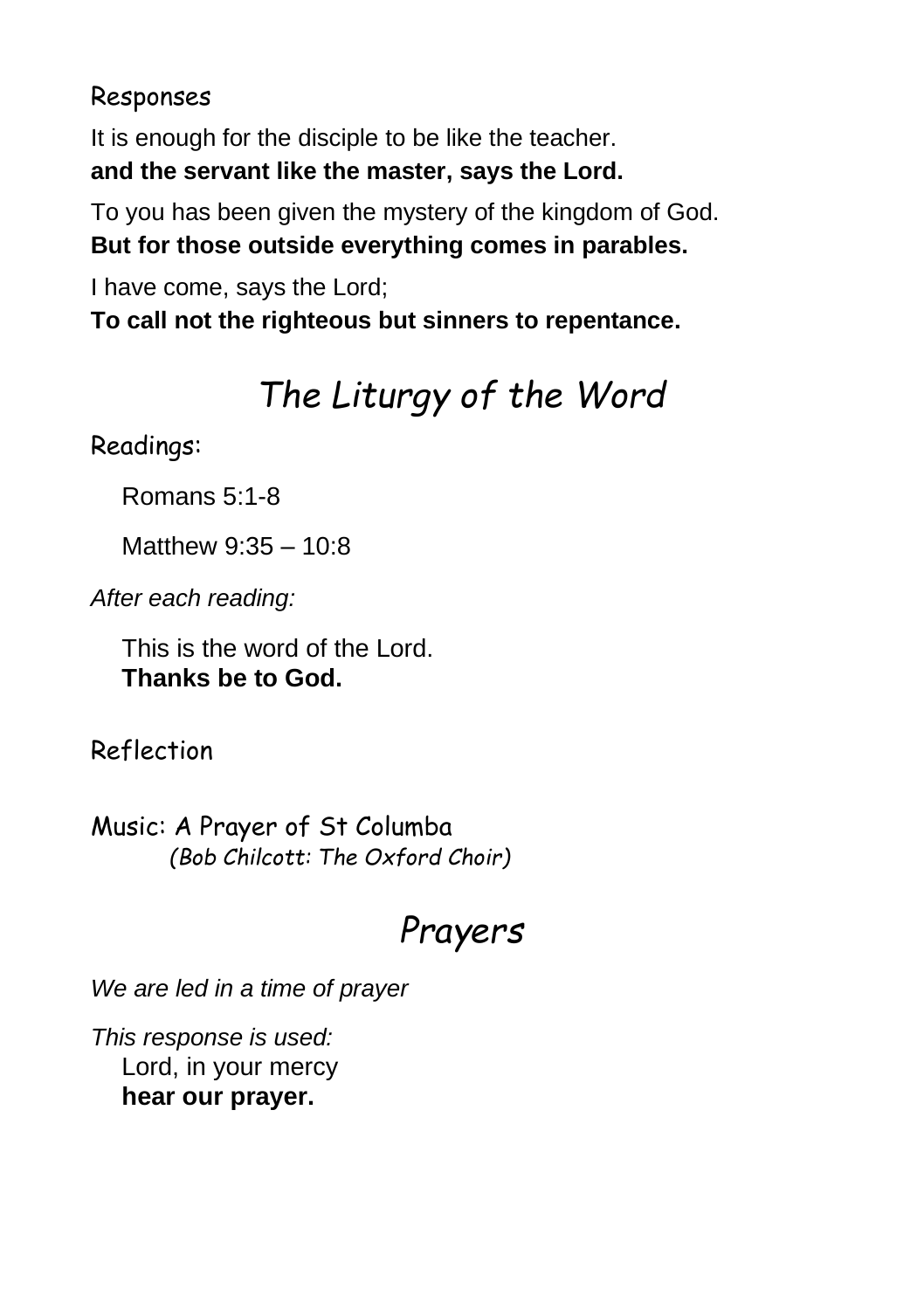*The Lord's Prayer is said:*

Gathering our prayers and praises into one, let us pray with confidence as our Saviour has taught us

**Our Father, who art in heaven, hallowed be thy name; thy kingdom come; thy will be done; on earth as it is in heaven. Give us this day our daily bread. And forgive us our trespasses, as we forgive those who trespass against us. And lead us not into temptation; but deliver us from evil. For thine is the kingdom, the power, and the glory for ever and ever. Amen.**

## *Conclusion*

The Collect

O God,

the strength of all those who put their trust in you, mercifully accept our prayers and, because through the weakness of our mortal nature we can do no good thing without you, grant us the help of your grace, that in the keeping of your commandments we may please you both in will and deed; through Jesus Christ your Son our Lord, who is alive and reigns with you, in the unity of the Holy Spirit, one God, now and for ever. **Amen.**